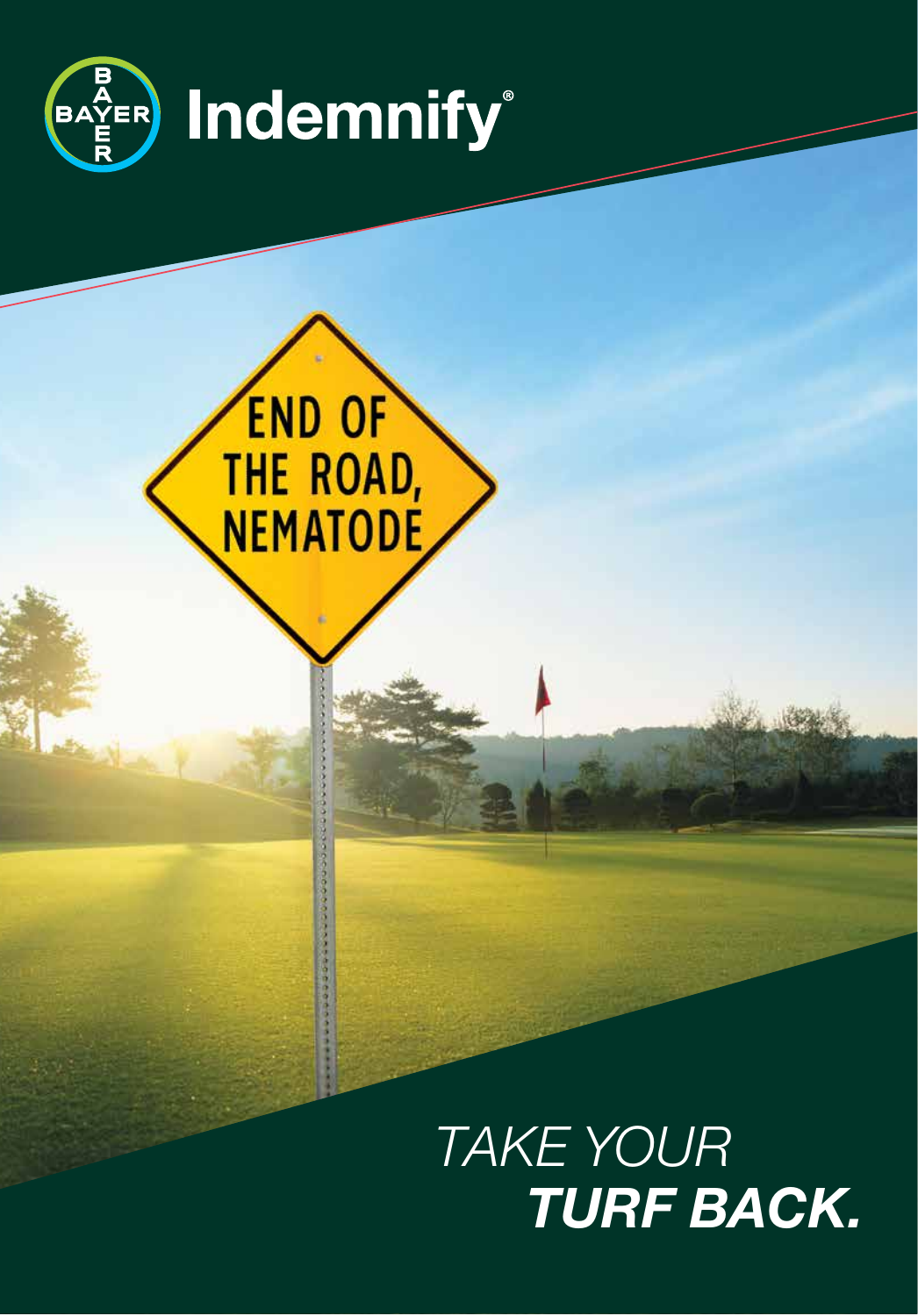## *TAKE YOUR IIIIIIIIIIIIIIIIIII TURF BACK.*

## // *Mode of Action*

Indemnify contains the active ingredient Fluopyram.

Fluopyram is a succinate dehydrogenase inhibitor (SDHI) that paralyzes and eventually kills nematodes by blocking cellular respiration. Fluopyram is a contact nematicide with acropetal (upwards) movement.

The effect on nematodes is initially paralysis and this effect begins once the nematicide makes contact. In general, visual improvement to damaged turf occurs four weeks after application.

Effects of improved turfgrass quality can last between two to six months. The exact duration is dependent on several factors including, but not limited to, nematode species and turfgrass type.

**Indemnify basically allows us to spray any day of the week, whereas previous programs we have been restricted on the days we can spray, so ease of application is really beneficial."** 

**Anthony Mills, Superintendent, The Lakes Golf Club**

## **Nematodes under microscope**



**WINNING** Science for a **better life**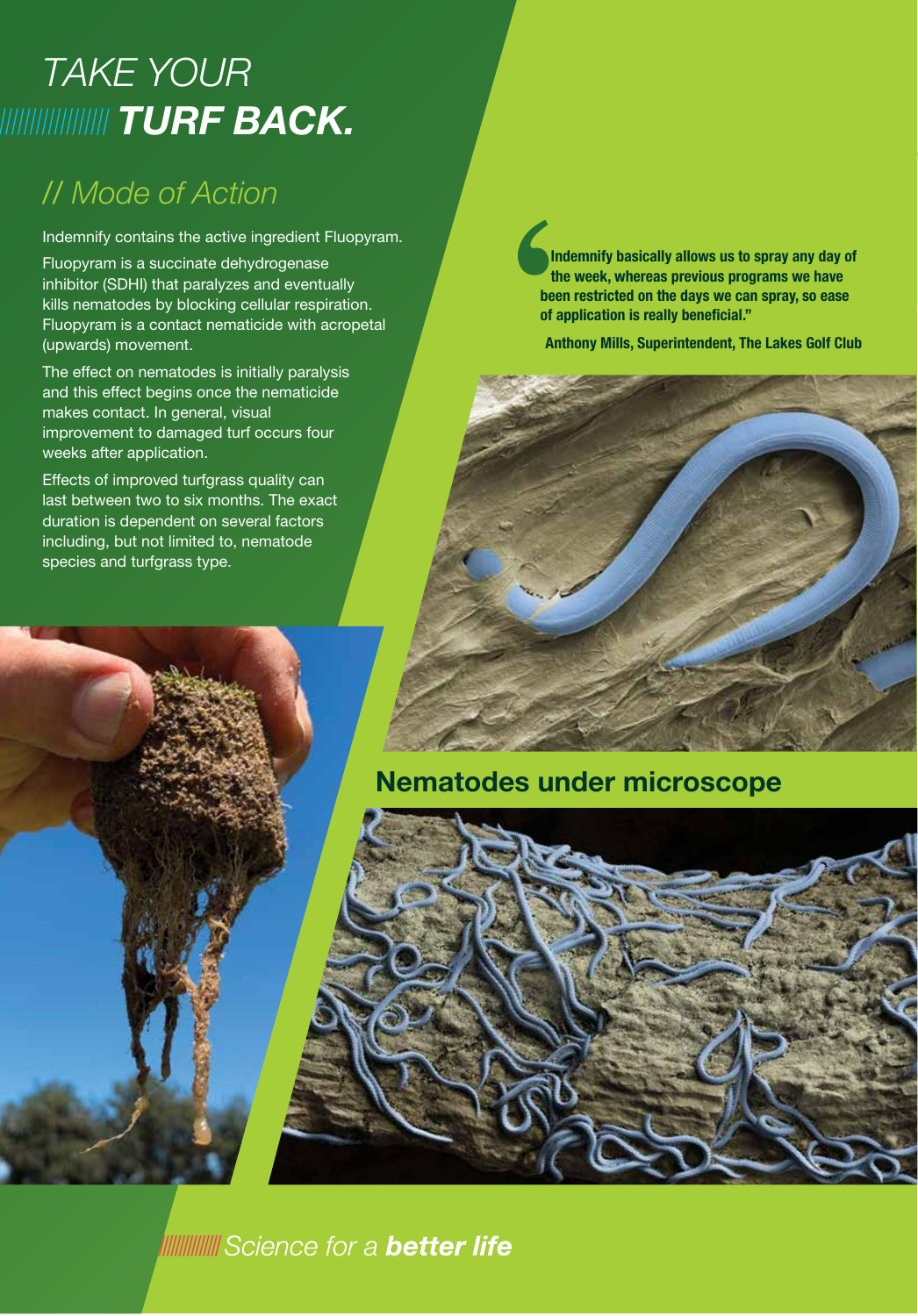# *TAKE YOUR TURF BACK.*

*Indemnify® represents a new cornerstone in integrated nematode management programs for turfgrass.*

*Indemnify is a nextgeneration, easy-to-use nematicide that controls key plant parasitic nematodes and improves root growth and turfgrass health resulting in better playability with improved wear tolerance.*

## // *Features*

- New mode of action delivering fast, effective, long term control of plant parasitic nematodes
- Advanced formulation technology with soil penetrating surfactants
- Not a scheduled poison and minimal PPE requirement for application
- White to beige suspension concentrate (SC) formulation with low use rate

## // *Benefits*

- A tool to strengthen integrated nematode management programs
- Improved root growth and turf health
- Turf that is more resilient to stresses of climate and traffic
- Improved playability of sports turf surfaces
- Easier to get active ingredient to the target root zone without the need for invasive practices or heavy irrigation/rainfall
- Low health risk to applicators and people playing on treated turf
- Easy to mix and store. Sprays clear and is non-staining

**We do experience high numbers of sting nematodes in all of our greens. It's always a huge benefit for our operators as they don't have to be exposed to the chemicals. We do a lot of golf here, around 75,000 rounds of golf a year, so it is important for us to be able to go out there and spray without affecting the golf."** 

**Greg Stynes, Superintendent, Nelson Bay Golf Club**



**Untreated Control Indemnify Treated**

### **Sting Nematode Trial, Bentgrass Golf Green, NSW 2018**

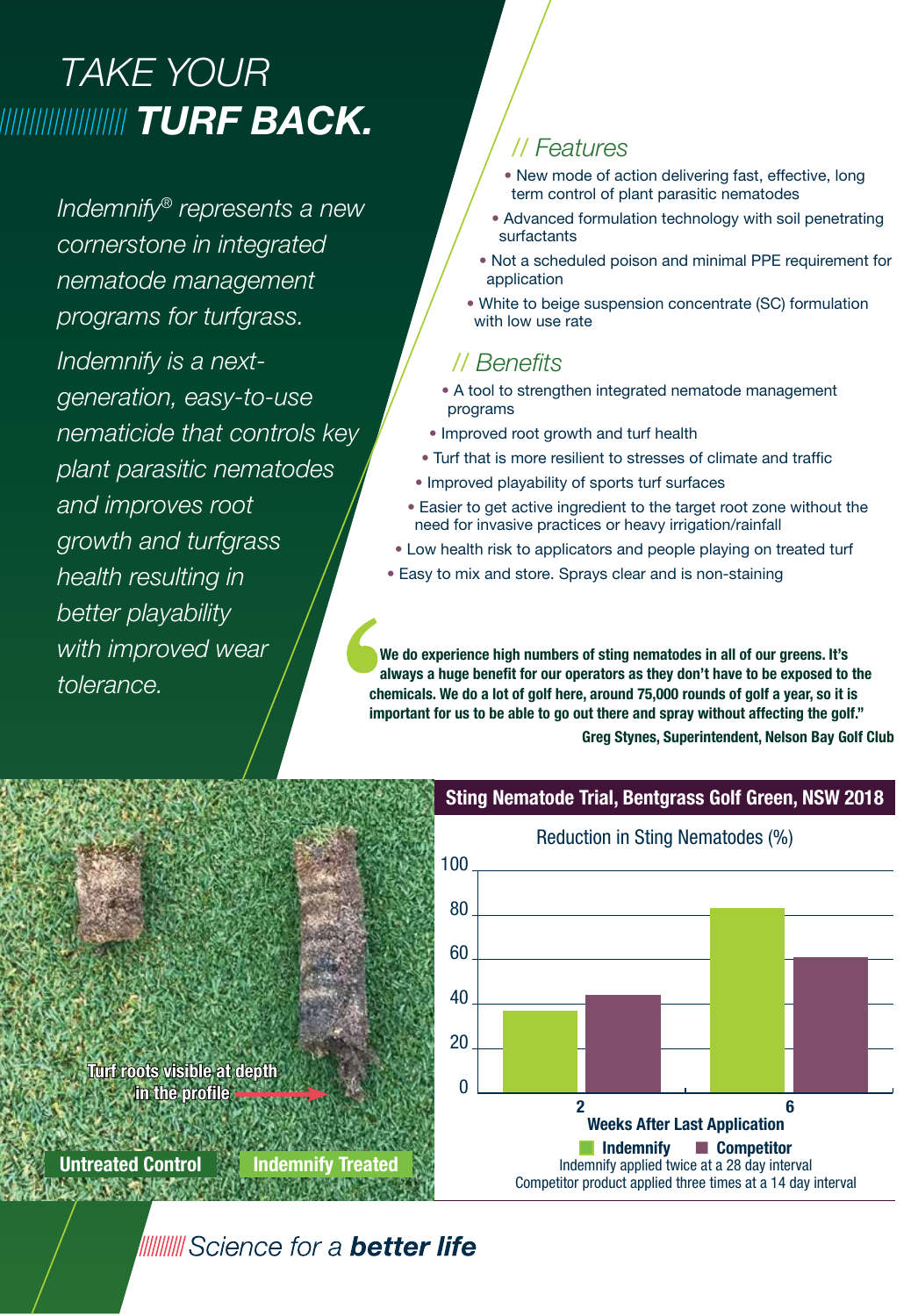- *// Reduced summer hand watering*
- *// More summer aeration*
- *// Reduced root diseases*
- *// Improved surface quality*
- *// Better surface stability*



## // *What are plant parasitic nematodes?*

Plant-parasitic nematodes are a group of nematodes which feed on plant roots and can cause economic damage to crops including turfgrass. Plantparasitic nematodes are defined by their habitat; ectoparasites feed on cells near the root surfaces and endoparasites enter the host roots and feed inside the root tissue. Both endo and ectoparasitic 600 nematodes may be migratory or sedentary.

## // *Symptoms of nematode damage in turf*

Symptoms of nematode damage in turf can initially be mild and easily overlooked. Changes in the visual health of turf such as slowing growth, thinning of coverage and increased sensitivity to stress, particularly when not corrected by good cultural practice can be the first sign that plant-parasitic nematodes might be active. Such decline can then predispose turf to attack by other pathogens or result in unsightly damage and costly repairs. Nematode damage can destabilize the root mass and therefore the playing surfaces of sports grounds.

Symptoms of plant damage include galled roots, presence of cyst bodies, declining and discolored root system, root tissue growing strangely, inhibition of root growth or death of cells on which they feed. Above-ground symptoms are often found in a random patchy pattern and include chlorosis, wilting, reduced growth and vigor, stunting, thin, weak, or dead areas. Symptoms are more apparent when turf is stressed by high temperatures, a lack of moisture and poor soil fertility.

If nematodes are suspected, a soil test should be conducted to use as a guide for making control decisions.

## // *Optimum timing for the application of Indemnify*

Indemnify should be applied as a preventative treatment when conditions are favourable for root growth, before nematode populations build up to damaging levels. The population build-up of some key species such as sting nematode often occurs during or following a period of root growth, so optimum timing of application, while situation-dependent, will often be just prior to periods of peak root growth. For cool-season turf this timing is typically early spring and autumn and for warm-season turf this timing is spring and autumn.

## // *Indemnify use restrictions*

Do not apply if there are sensitive crops, gardens, landscaping vegetation, protected native vegetation or protected animal habitat within 5 metres downwind from the application area.

Do not apply by aircraft.

Do not graze treated turf or lawn; or feed turf or lawn clippings from any treated area to poultry or livestock. Do not tank mix this product with soil wetting agents or surfactants.

Do not allow entry into treated areas until the spray is dry.

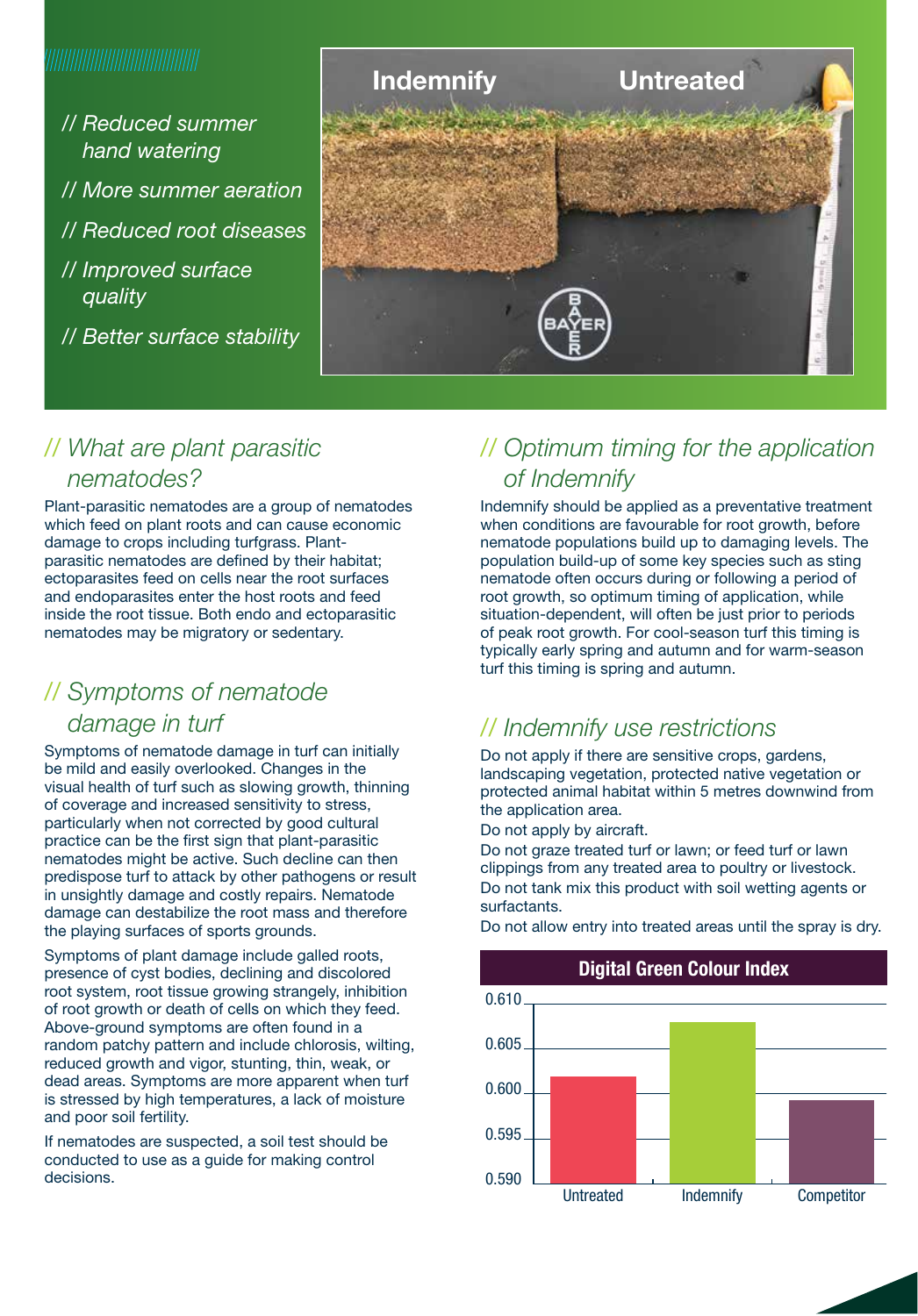

| <b>CROP</b>                                                                                                                                                                                                                                       | <b>DISEASE</b>                                                                                                    | <b>RATE</b>                                             | <b>CRITICAL COMMENTS</b>                                                                                                                                                                                                                                                                                                                                                                                                                                                                                                             |
|---------------------------------------------------------------------------------------------------------------------------------------------------------------------------------------------------------------------------------------------------|-------------------------------------------------------------------------------------------------------------------|---------------------------------------------------------|--------------------------------------------------------------------------------------------------------------------------------------------------------------------------------------------------------------------------------------------------------------------------------------------------------------------------------------------------------------------------------------------------------------------------------------------------------------------------------------------------------------------------------------|
| <b>TURF</b><br>including golf coures<br>(e.g. fairways,<br>greens, tees) and<br>sports turf (e.g.<br>football and rugby<br>pitches, tennis,<br>bowls and cricket<br>pitches), racetracks,<br>parklands and<br>commercial and<br>residential lawns | Plant parasitic<br>nematodes including<br>Sting, Spiral,<br>Sheath, Ring, Root<br>Lesion, Root-knot<br>and Stubby | $625 \text{ mL/ha}$<br>Apply in 400 - 800<br>L water/ha | Use this product as part of an integrated<br>nematode management program for turfgrass.<br>Apply as a preventative treatment when<br>conditions are favourable for root growth.<br>Reapply as needed after 28 days when<br>nematode pressure is high.<br>Irrigate with sufficient water as soon as possible<br>after application to wash the product into the<br>root zone.<br>Apply a maximum of 1.25 L/ha per year.<br>Do not apply more than the maximum annual<br>rate from any combination of products<br>containing FLUOPYRAM. |
| Active ingredient: 400 g/L FLUOPYRAM                                                                                                                                                                                                              |                                                                                                                   |                                                         | Pack size: 500mL HDPE bottle                                                                                                                                                                                                                                                                                                                                                                                                                                                                                                         |



**n** Competitor

69 days after initial application

0.600

## // *Integrated nematode management programs for turf*

Integrated nematode management programs should employ multiple tactics to provide effective control and population reduction to help prevent economic pest damage.

These programs may include cultural practices such as fumigation, monitoring or other detection methods, proper pest identification, use of nematode-resistant or tolerant varieties and rotation of nematicides with different modes of action.

The need to supplement Indemnify with other nematode control products will depend on various factors including nematode species, pressure, turf species, and turf health.

**We verti-drain before we put out a lot of the other products, whereas with Indemnify, we went straight out on the surface."** 

**Cameron Hall, Superintendent, Kew Golf Club**

# *TAKE YOUR TURF BACK.*

**Spiral and Ring Nematodes, Couchgrass Bowling Green, QLD 2016**